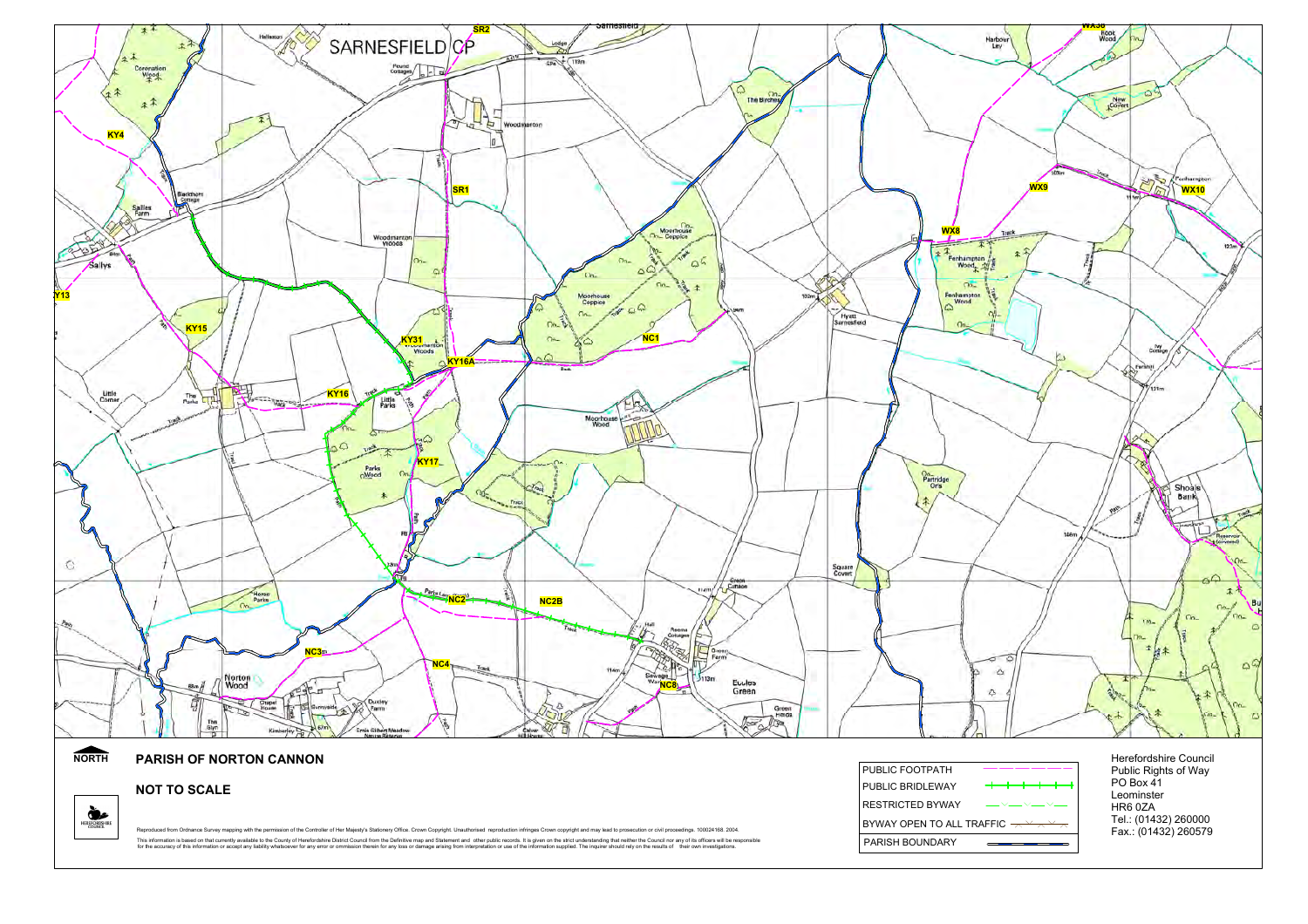

**NOT TO SCALE**

HEREFORDSHIRE

| Reproduced from Ordnance Survey mapping with the permission of the Controller of Her Majesty's Stationery Office. Crown Copyright. Unauthorised reproduction infringes Crown copyright and may lead to prosecution or civil pr |
|--------------------------------------------------------------------------------------------------------------------------------------------------------------------------------------------------------------------------------|
| This information is based on that currently available to the County of Herefordshire District Council from the Definitive map and Statement and other public records. It is given on the strict understanding that neither the |
| for the accuracy of this information or accept any liability whatsoever for any error or ommission therein for any loss or damage arising from interpretation or use of the information supplied. The inquirer should rely on  |

| PUBLIC FOOTPATH                                                                                                                                         |                                                                                                                                                                                                                                                                                                                                                                                             |  |
|---------------------------------------------------------------------------------------------------------------------------------------------------------|---------------------------------------------------------------------------------------------------------------------------------------------------------------------------------------------------------------------------------------------------------------------------------------------------------------------------------------------------------------------------------------------|--|
| PUBLIC BRIDLEWAY                                                                                                                                        | — <del>——————</del>                                                                                                                                                                                                                                                                                                                                                                         |  |
| RESTRICTED BYWAY                                                                                                                                        | $\begin{picture}(20,20) \put(0,0){\dashbox{0.5}(5,0){ }} \put(15,0){\circle{10}} \put(15,0){\circle{10}} \put(15,0){\circle{10}} \put(15,0){\circle{10}} \put(15,0){\circle{10}} \put(15,0){\circle{10}} \put(15,0){\circle{10}} \put(15,0){\circle{10}} \put(15,0){\circle{10}} \put(15,0){\circle{10}} \put(15,0){\circle{10}} \put(15,0){\circle{10}} \put(15,0){\circle{10}} \put(15,0$ |  |
| BYWAY OPEN TO ALL TRAFFIC $\overline{\phantom{m}}\!\!\!\rightarrow$ $\overline{\phantom{m}}\!\!\!\rightarrow$ $\overline{\phantom{m}}\!\!\!\rightarrow$ |                                                                                                                                                                                                                                                                                                                                                                                             |  |
| PARISH BOUNDARY                                                                                                                                         |                                                                                                                                                                                                                                                                                                                                                                                             |  |

Public Rights of Way<br>PO Box 41 Leominster HR6 0ZA Tel.: (01432) 260000 Fax.: (01432) 260579